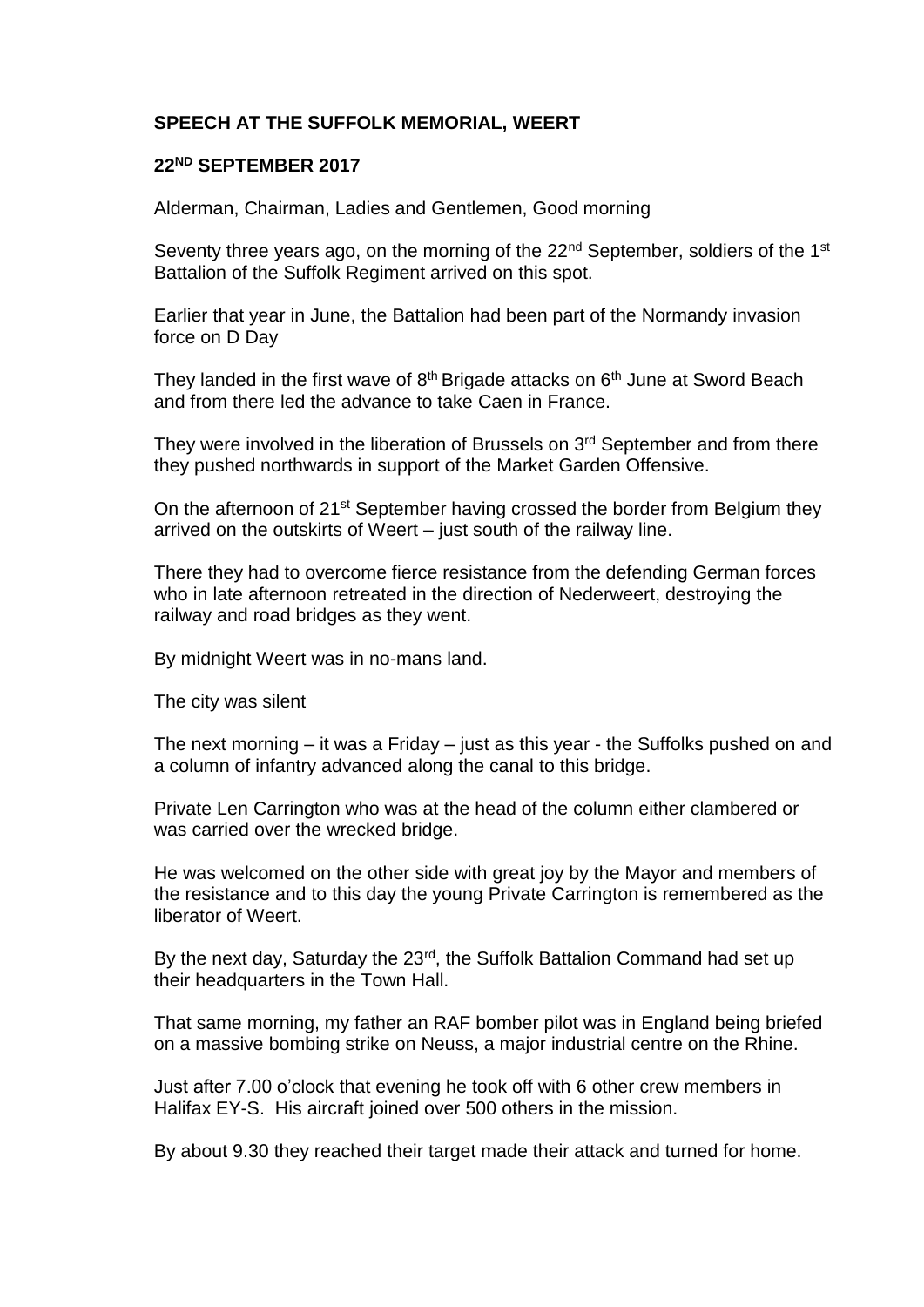Their route took them west from the Rhine over Limburg. At about 10.00 the Halifax was attacked by a Luftwaffe night fighter. The starboard engines were set on fire and my father gave the order to his crew to bale out.

5 of the seven got out but my father couldn't get a response from the rear gunner so decided to stay with the aircraft and attempt to ride it down.

He failed to land successfully – the aircraft crashed near Massiekerweg - he and his rear gunner lost their lives, were found in the wreckage of the aircraft and taken to the Town Hall

Of the 5 crew who baled out, 3 survived.

One of the survivors, my father's bomb aimer, was picked up by the resistance, and taken to the Suffolk headquarters in the town hall where he identified my father's body.

2 years later, my mother received a letter from the Padre of the Suffolk 1<sup>st</sup> Battalion – The Reverend Hugh Woodall –

I have that letter - let me continue the story in the Suffolks' Padre's own words –

He wrote

''I was approached by the authorities of the Dutch Resistance Movement to conduct the burial ceremonies which were very impressive.

The Dutch insisted on providing the coffins and a guard of honour for the procession to the cemetery. My battalion the 1st Suffolk also provided a guard of honour at the graveside. A vast crowd of townspeople followed as an act of homage and gratitude for their liberation. They could not have done more

A year later in September 1945, I was able to return to Weert on the anniversary of its liberation and was very impressed to see that the people of Weert have not forgotten the 3 airmen.

They have erected a monument above the graves which reads 'Fallen in the struggle for Freedom' Again the people turned out in huge numbers, the Burgomaster laid a wreath on the graves and the two National Anthems were played.''

So you see – nothing much has changed since the Suffolk's Padre wrote that letter over 70 years ago recording your first liberation ceremony in 1945 at my fathers graveside

We are gathered here, once again, to celebrate our freedom and to remember.

By some curious twist of fate and coincidence of timing, the Suffolk Regiment liberated Weert, and 2 days later their Padre officiated at the graveside of my father while members of the Battalion formed a guard of honour.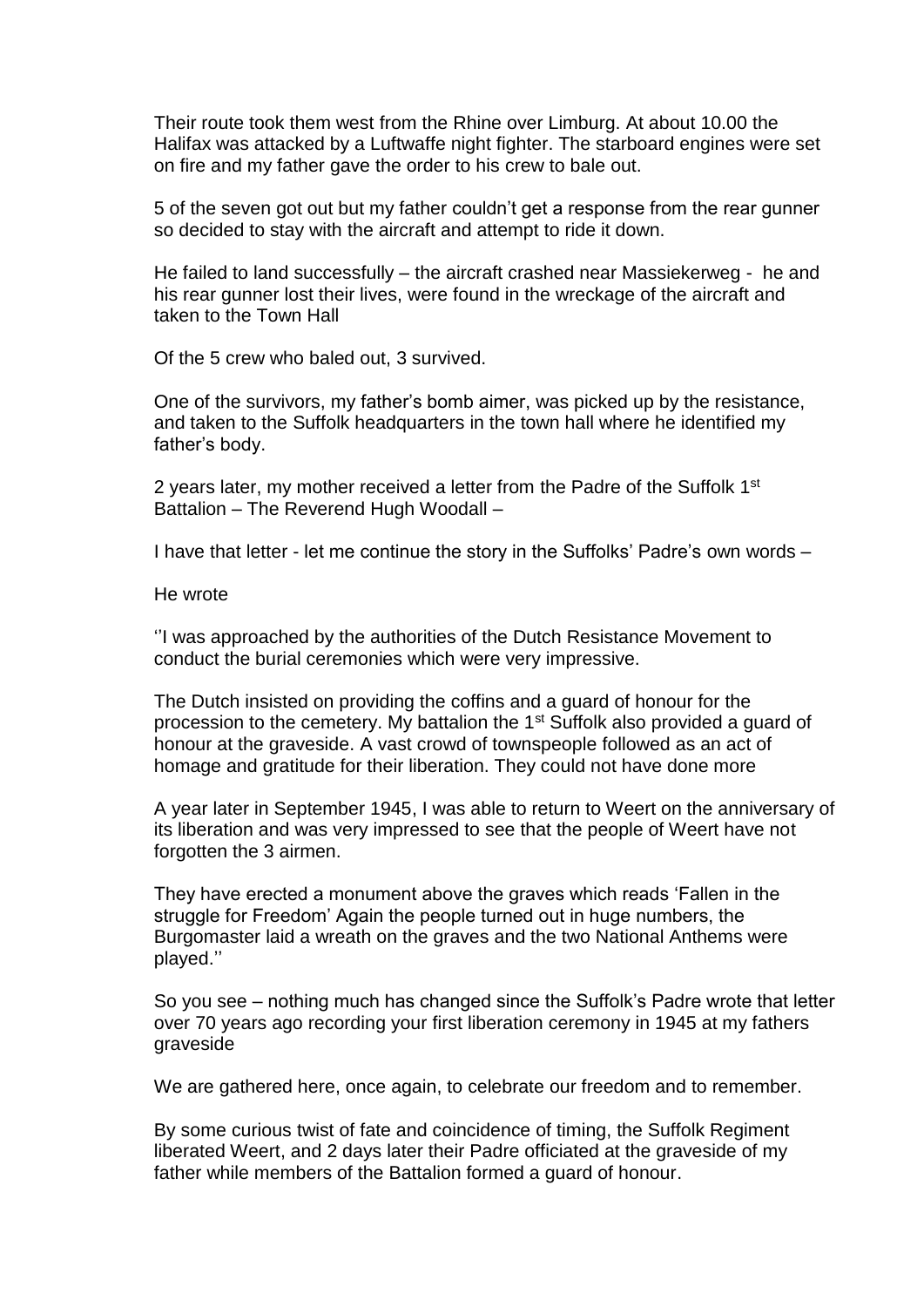And so it was, all those years ago, that the Suffolk Regiment became an important part of the history of Weert - and of my life too - and by that coincidence, I have the great honour to have been invited to speak to you today

Since my first visit to Weert in 1962 I've had the good fortune to be made welcome, have made friends, and have come to understand and learn a little about the impositions of occupation by a totalitarian regime – and what freedom means to you.

I've learned about the ruthless imprisonment and extermination of minorities by occupying forces during the Second World War, the misery, hardship, fear and suffering endured by the citizens of Weert and people of the Netherlands. – And your complete loss of freedom

It is no wonder then of the relief and joy at liberation by the Suffolk Regiment when they arrived here on this day 73 years ago

So please, bearing that in mind, let me make 3 points that I'd like you to consider.

First

It is important that we remember

There are those that say we should forget

They say we should not perpetuate the memories and horrors of war

But forgetting is NOT an option – If we do not remember the past, we are surely condemned to repeat it.

**Second** 

We have to remember with care

We must remember that there were, and still are, winners and losers

Third – and probably my most important point

We have to remember how fragile our freedom is

Extremism still exists at either end of the political spectrum – just waiting to exploit weak government

So robust government is essential to protect our freedom – we must use our right to vote – and then - hold those we elect to account

You see – you and I are the guardians of our freedom